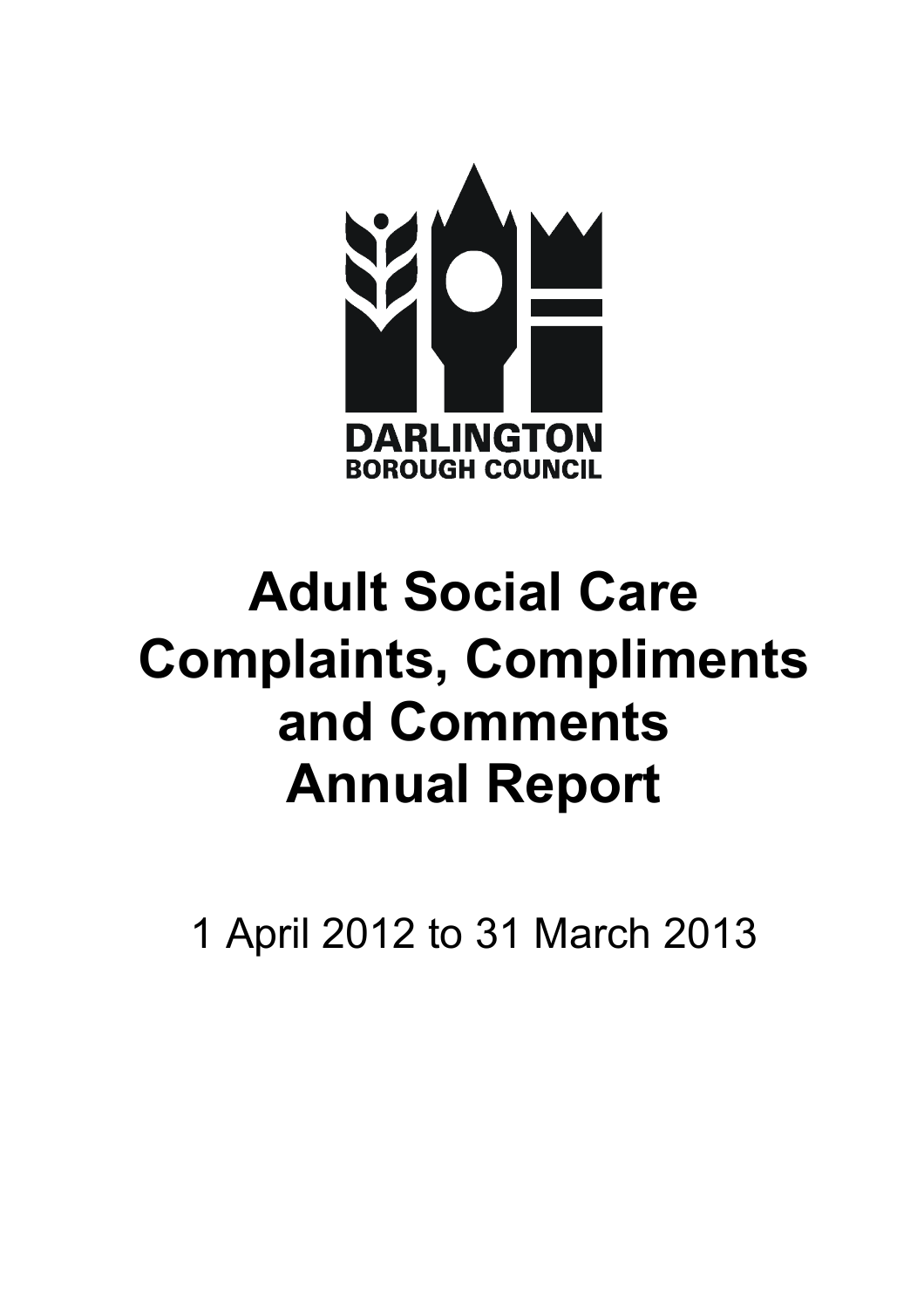# **Contents**

| Introduction                                                                                                                                                                                                                                                                                                                                       | 3                                                                               |
|----------------------------------------------------------------------------------------------------------------------------------------------------------------------------------------------------------------------------------------------------------------------------------------------------------------------------------------------------|---------------------------------------------------------------------------------|
| Local Government Ombudsman (and Health Services Ombudsman)                                                                                                                                                                                                                                                                                         | 4                                                                               |
| Information and Accessibility                                                                                                                                                                                                                                                                                                                      | 4                                                                               |
| Advocacy                                                                                                                                                                                                                                                                                                                                           | 4                                                                               |
| Summary                                                                                                                                                                                                                                                                                                                                            | 5                                                                               |
| Review of the Year<br>- Breakdown of all Representations<br>- Breakdown of Complaints by Service Area/Team<br>- Breakdown of Compliments by Service Area/Team<br>- Breakdown of Complaints by Issue<br>- Complaint Outcomes<br>- Local Government Ombudsman Complaints Received 2012/13<br>- Local Government Ombudsman Complaint Outcomes 2012/13 | 6<br>6<br>$\overline{7}$<br>9<br>10<br>11<br>12 <sub>2</sub><br>12 <sup>2</sup> |
| Organisational Learning                                                                                                                                                                                                                                                                                                                            | 14                                                                              |
| Performance against the Procedure                                                                                                                                                                                                                                                                                                                  | 15 <sup>15</sup>                                                                |
| <b>Performance Targets</b>                                                                                                                                                                                                                                                                                                                         | 15                                                                              |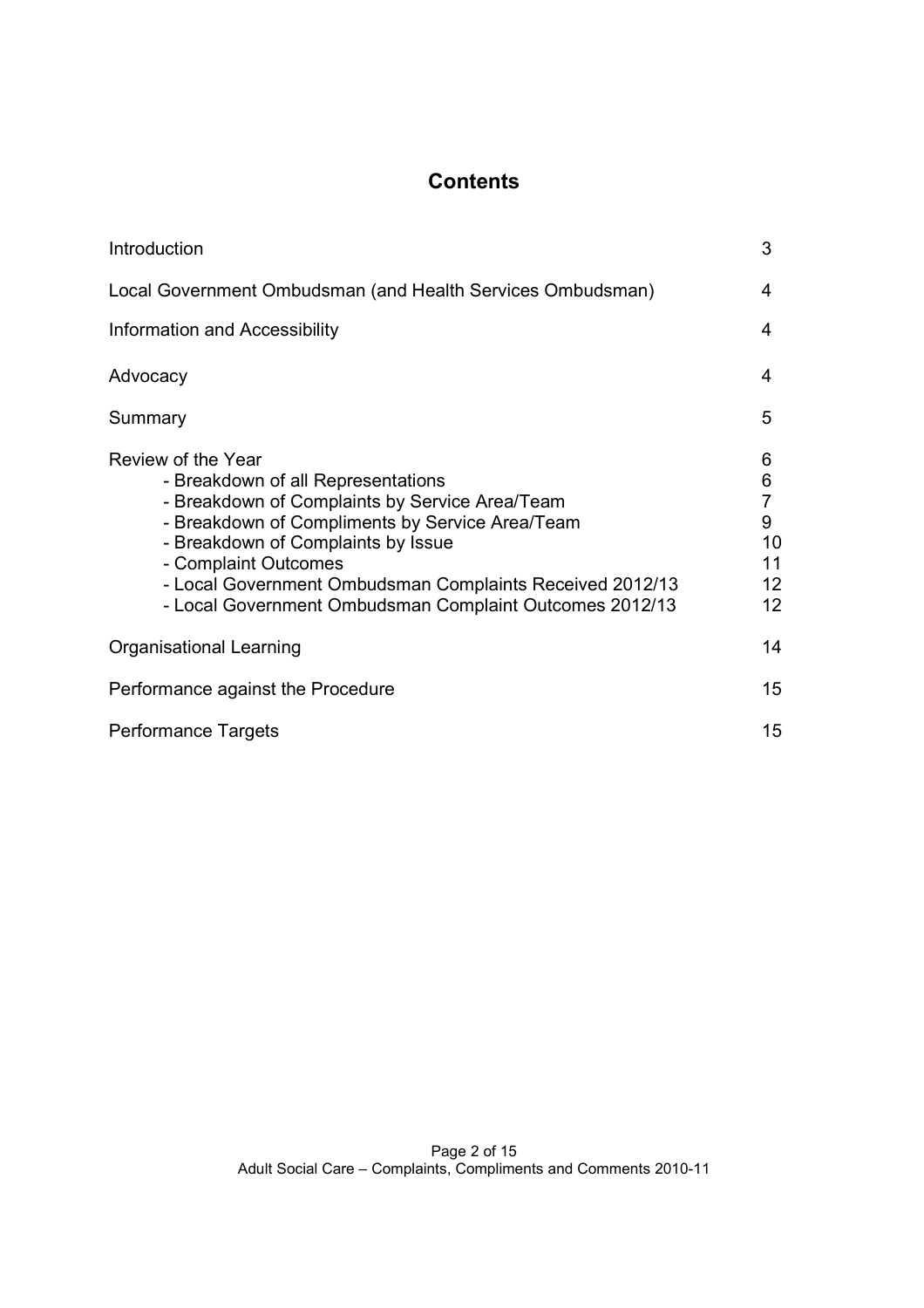### Introduction

 The purpose of this annual report is to inform service users, carers, the public, Council Members and Adult Social Care staff of the effectiveness of the Adult Social Care Complaints, Compliments and Comments Procedure (the procedure).

 On the 1 April 2009 the Local Authority Social Services and National Health Service Complaints (England) Regulations 2009 came into force following the consultation 'Making Experiences Count' by the Department of Health. The consultation found that the complaints processes for people receiving both health and social care services were overly complex and inflexible.

 As a result the legislation introduced radically altered the way in which complaints are handled introducing a single joint complaints process for both social care and health services, with one stage as opposed to the previous three stage process used in relation to adult social care services. The regulations also introduced a duty for health and social care services to cooperate.

 The Council implemented a new procedure on the 1 April 2010 providing a local framework to ensure complaints are handled effectively and in line with the regulations.

The procedure aims to:

- (a) Make it as easy and accessible as possible for service users and their carers to raise complaints;
- (b) Foster an organisational culture in which complaints are accepted, owned and resolved as efficiently as possible;
- (c) Ensure high levels of customer satisfaction with complaints handling;
- (d) Resolve individual issues when they arise and reduce the number of complaints referred to the Ombudsman; and
- (e) Enable the Council to identify topics and trends in relation to adult social care complaints and improve services as a result.

 The Assistant Director of Adult Social Care is the responsible person for ensuring that the Council complies with the arrangements made under the regulations. They will act as the 'Adjudicating Officer', which means they will make any important decisions on complaints and ensure that action is taken if necessary in light of the outcome of a complaint.

 The Complaints and Information Governance Manager (Complaints Manager) is the responsible person for managing the procedure for handling and considering complaints in accordance with the agreements made under the regulations.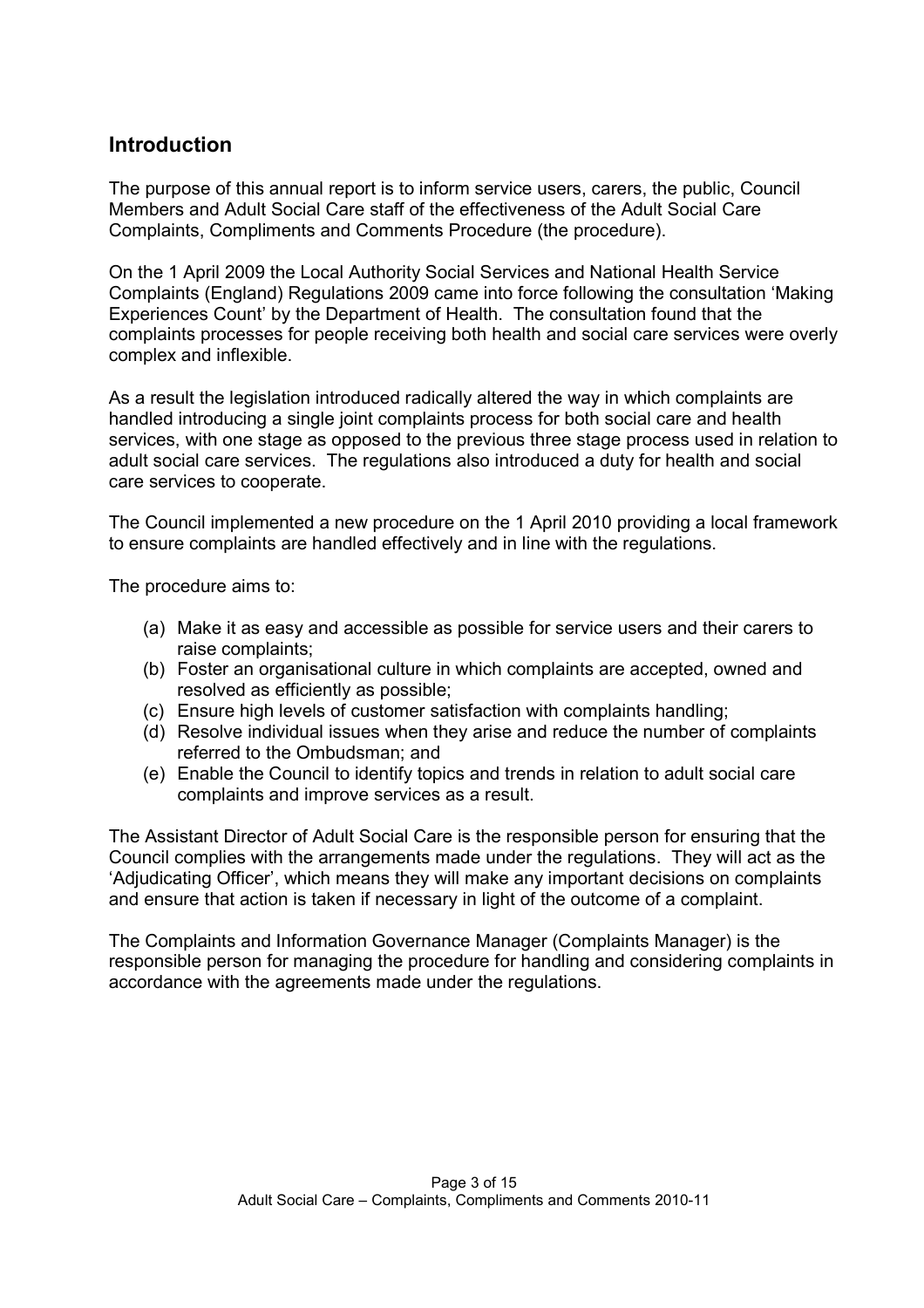# Local Government Ombudsman (and Health Services Ombudsman)

 Although complainants can refer their complaints to the Local Government Ombudsman (LGO) from the outset, the LGO will not normally investigate until the Council has conducted its own investigation and provided a response. Where it has not been possible for the complaint to be resolved to the satisfaction of the complainant they may refer the matter to the LGO (or Health Services Ombudsman for some joint complaints).

## Information and Accessibility

 We are committed to making sure that everyone has equal access to all our services, including the complaints procedure. To help make sure the Council's complaints procedures are easily accessible we have produced two leaflets (one for children and young people and one for adults) covering all Council services to reflect the single point of access for complainants within the Council. The leaflets are available in all Council buildings. They have been written in line with the Plain English Campaign standards. The title is written in the most commonly used community languages and it contains details on how to access the information in other formats, for example, large print, audio and Braille.

 Information is available on the Council's website. There is also an electronic form which people can use to make a complaint, pay someone a compliment or pass comment on Council services. People may make a complaint in any format they wish. This can be in writing, by email, via the web, over the phone, in person or by any other reasonable means.

 The Complaints Manager can arrange advocates and interpreters (including British Sign Language interpreters) where appropriate.

## Advocacy

 The Council had a contract for the provision of advocacy and RPR (Responsible Person Representative) services with Advocacy Together during 2012/13. These services were tendered and from 1 April 2013 are provided by Darlington Association on Disability.

 Skills for People were the contracted provider for the Independent Mental Capacity Advocate (IMCA) service and also provided advocacy on specific issues and reviews during 2012/13. As above, this service is now provided by Darlington Association on Disability.

 Specialist advocacy services for adults who are deaf, deafened, deafblind or visually impaired were provided by North Regional Association for Sensory Support (NRASS) during 2012/13.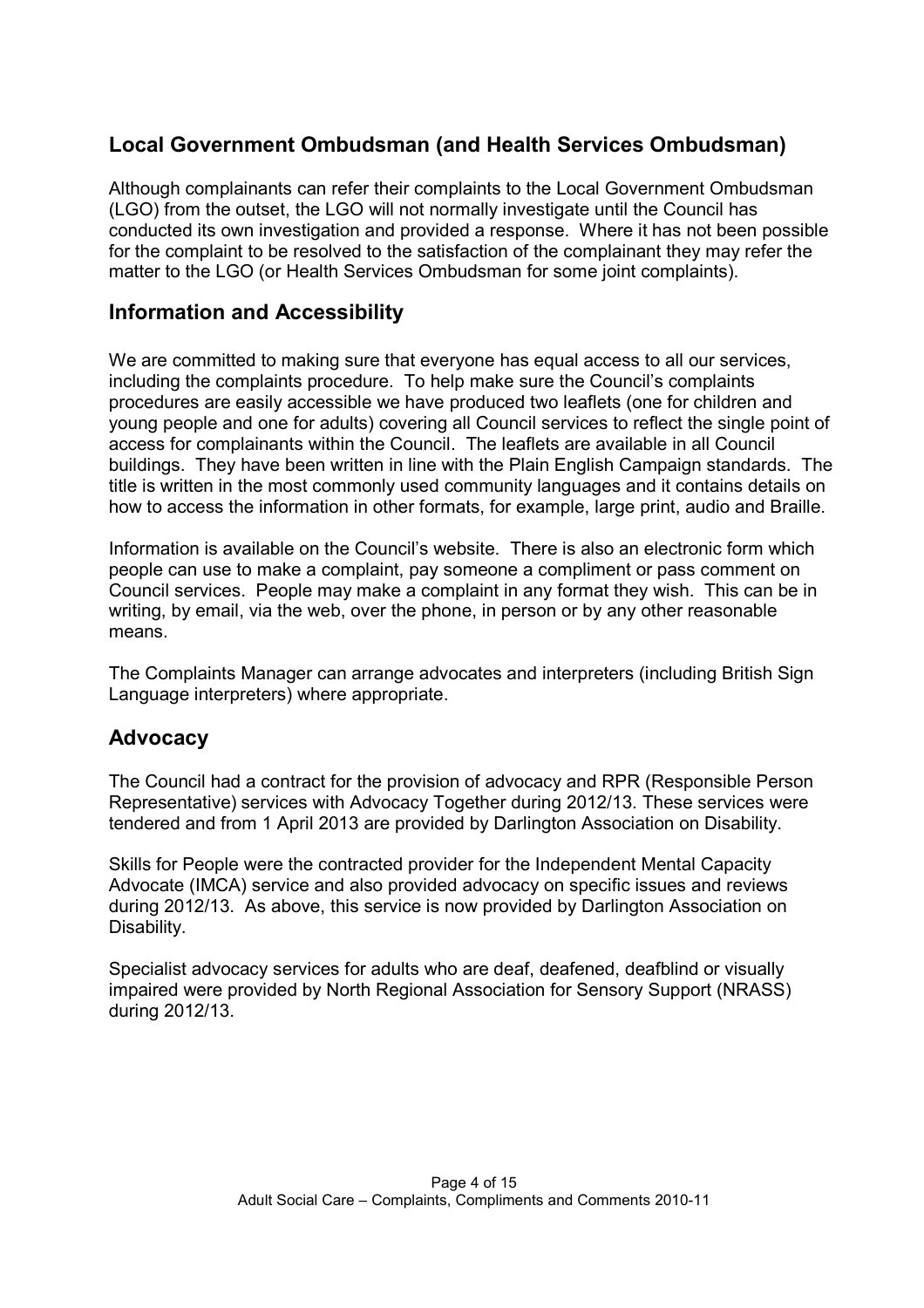## Summary

- There has been a decrease in overall feedback, from 81 representations in 2011/12 to 62 in 2012/13.
- We received 20 complaints under the procedure during 2012/13, a decrease from 39 in 2011/12.
- We received 42 compliments under the procedure during 2012/13, an increase from 39 in 2011/12.
- We received no comments under the procedure during 2012/13, a decrease from six in 2011/12.
- A further 13 complaints were received during 2012/13 which did not qualify to be dealt with under the procedure. This was a decrease from 18 in 2011/12. In all of these cases the complainant was advised of the reason(s) why their complaint did not qualify to be considered under the procedure and given details of the best way to raise their concerns.
- Four adult social care complaints were progressed to the LGO during 2012/13. The LGO reached a decision on three of these complaints during 2012/13.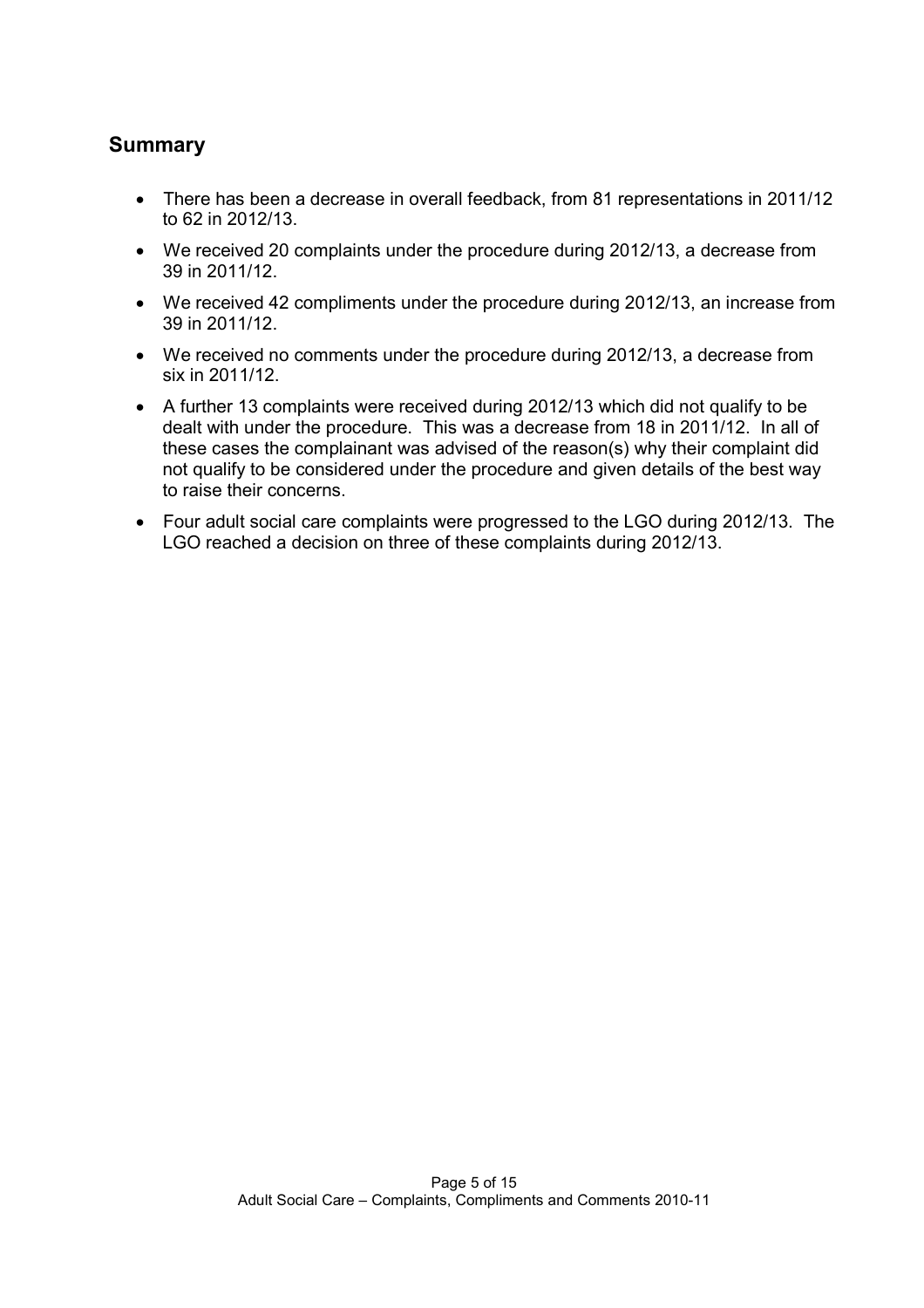## Review of the Year

#### Breakdown of all Representations

 A total of 62 representations were handled under the procedure during 2012/13. This does not include non-qualifying complaints. Nor does it include those representations responded to directly by social care providers (care homes and domiciliary care providers); these are detailed later in this report.



Total Complaints, Compliments and Comments received 2012/13

 There was a significant reduction in the number of complaints received compared to 39 in 2011/12.

The number of compliments received was comparable to 2011/12 when 39 were received.

There was a reduction in the number of comments received from 6 in 2011/12.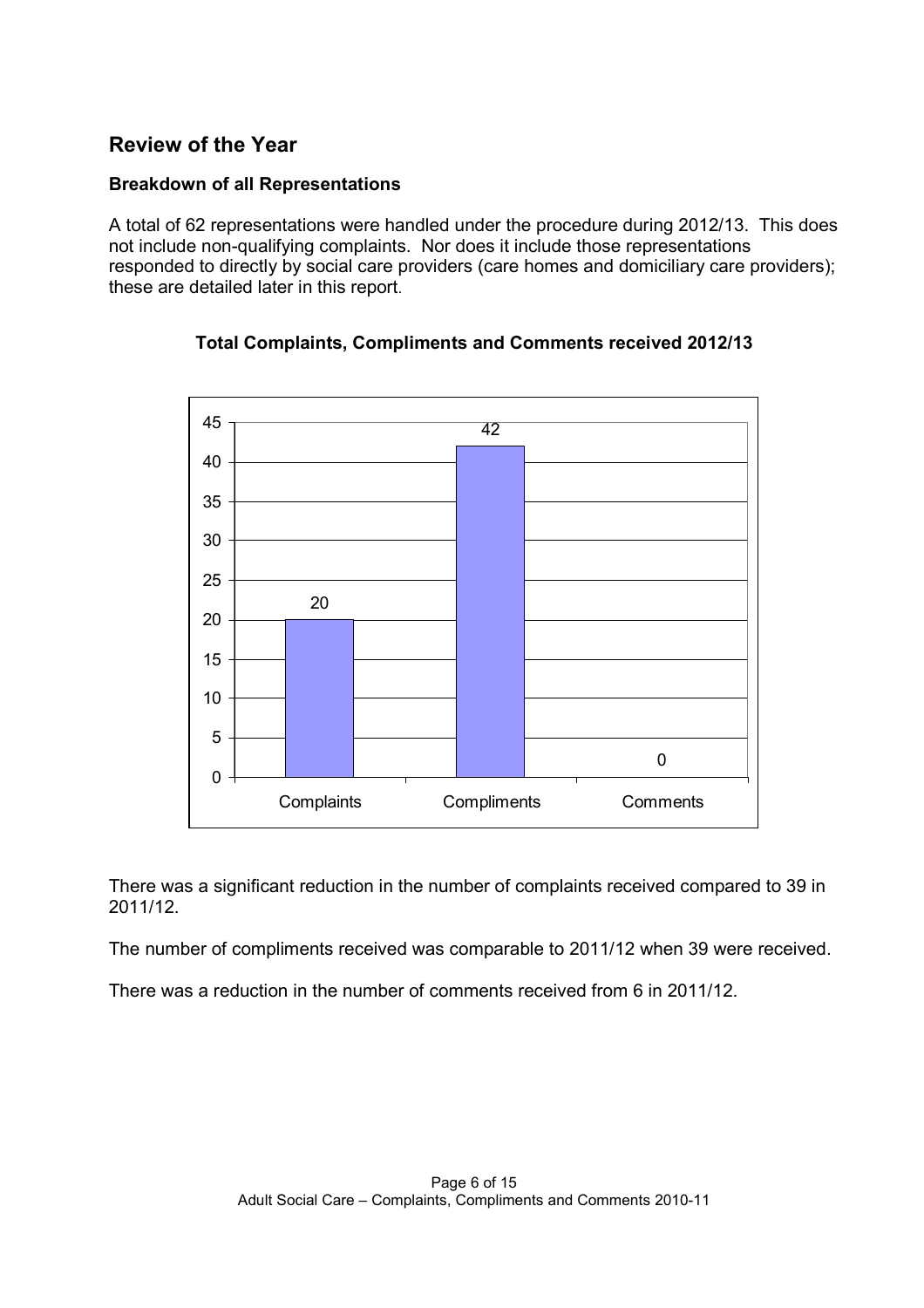5 44433 3222 2 1 1 1 1 1 1 1 1 111 $\Omega$ Commissioning<br>Team 26+ Life Stages<br>26+ Contracted<br>Services Physical and<br>Sensory<br>Impairment Specialist<br>Assessment Finance 65+ Occupational Review Team Commissioning Psychosis Safeguarding Contracts and **Occupational** Life Stages Contracted Physical and Review Team Assessment Commissioning Commissioning Safeguarding Contracts and Impairment Services Team Therapy Team 0-25 Team 0-25 Team 26+ Quality Adult Learning Assessment and Children Contracted Directed Support, Ongoing Mental Adult Contracts Finance and**Services Disabilities** Care Management Care and CHCHealth Safeguarding and Adults**Quality** Learning

Breakdown of Complaints by Service Area/Team

N.B. Those teams that are not listed did not receive any complaints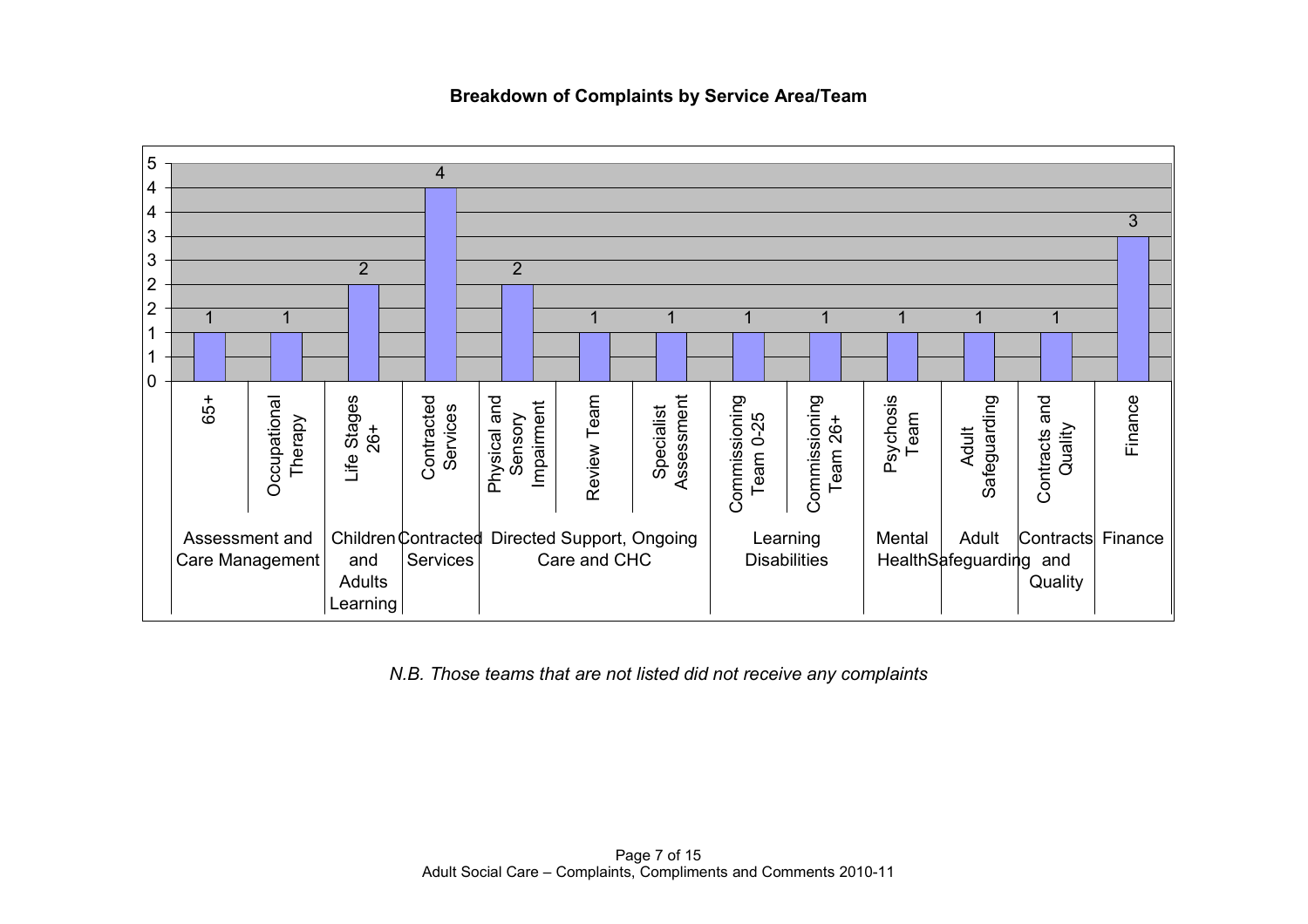There was a reduction in complaints for Occupational Therapy compared to four in 2011/12.

 There was also a reduction in complaints for Children and Adults Learning Disability compared to four in 2011/12.

 There was an increase in social care provider complaints considered by the Council compared to one in 2011/12. The four comlaints recorded against 'Contracted Services' related to care homes. The complaint recorded against 'Contracts and Quality' concerned the advocacy provision commissioned by the Council.

 There was a significant reduction in the number of complaints received for Physical and Sensor Impairment compared to six in 2011/12.

 There was a reduction in complaints for the Specialist Assessment Team compared to two in 2011/12.

There was a reduction in complaints for Mental Health compared to 3 in 2011/12.

 There was a significant reduction in the number of complaints received for Finance compared to 2011/12. While in the 2011/12 annual report only three complaints were logged to finance, the five logged to Housing and Adult Social Care also related to Finance.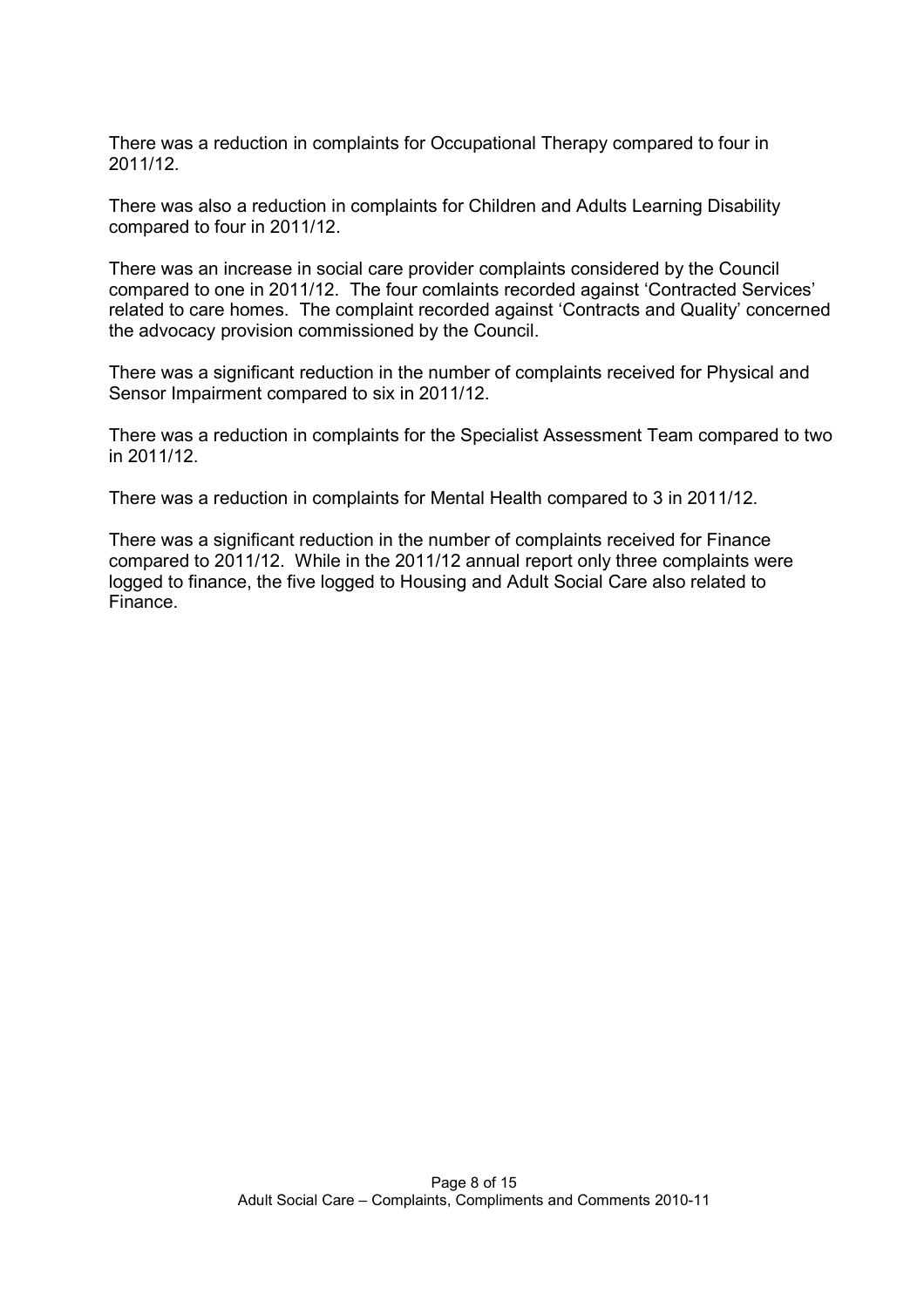

Breakdown of Compliments by Service Area/Team

There was <sup>a</sup> significant reduction in the number of compliments received for Occupational Therapy compared to 20 in 2011/12.

There was <sup>a</sup> significant increase in compliments for In House Home Care compared to zero in 2011/12.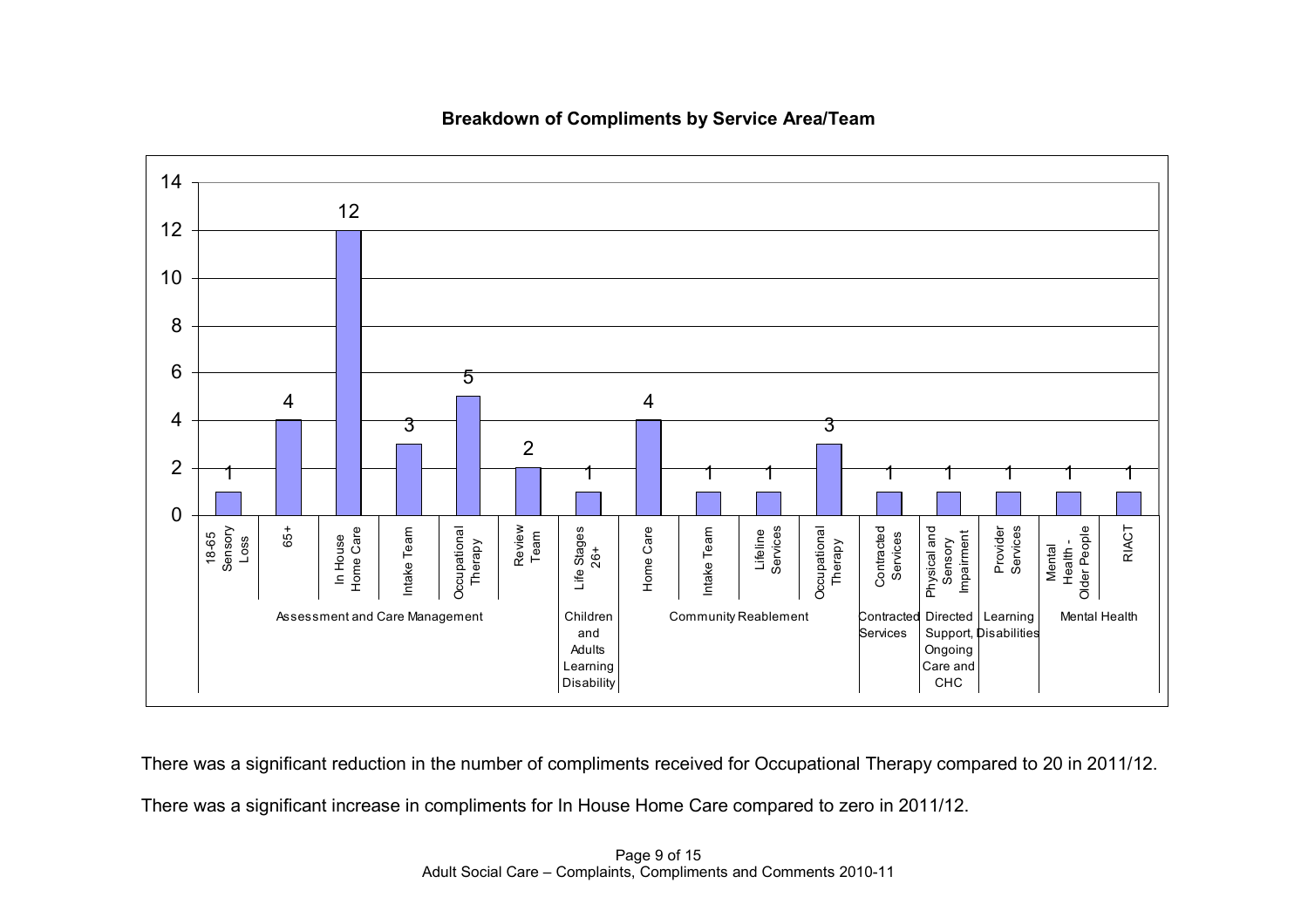

#### Breakdown of Complaints by Issue

In the 20 complaints received 22 separate issues were raised.

 The most common issue raised was 'Service Provision' this was comparable to 2011/12 when the issue was raised 10 times.

 There was a significant reduction in complaints about the issue of 'Decision/assessment' compared to 2011/12 when the issue was raised 10 times. This was contrary to what we had expected prior to the introduction of the changes to the eligibility criteria as detailed in the Adult Social Care Complaints, Compliments and Comments Annual Report 2011/12.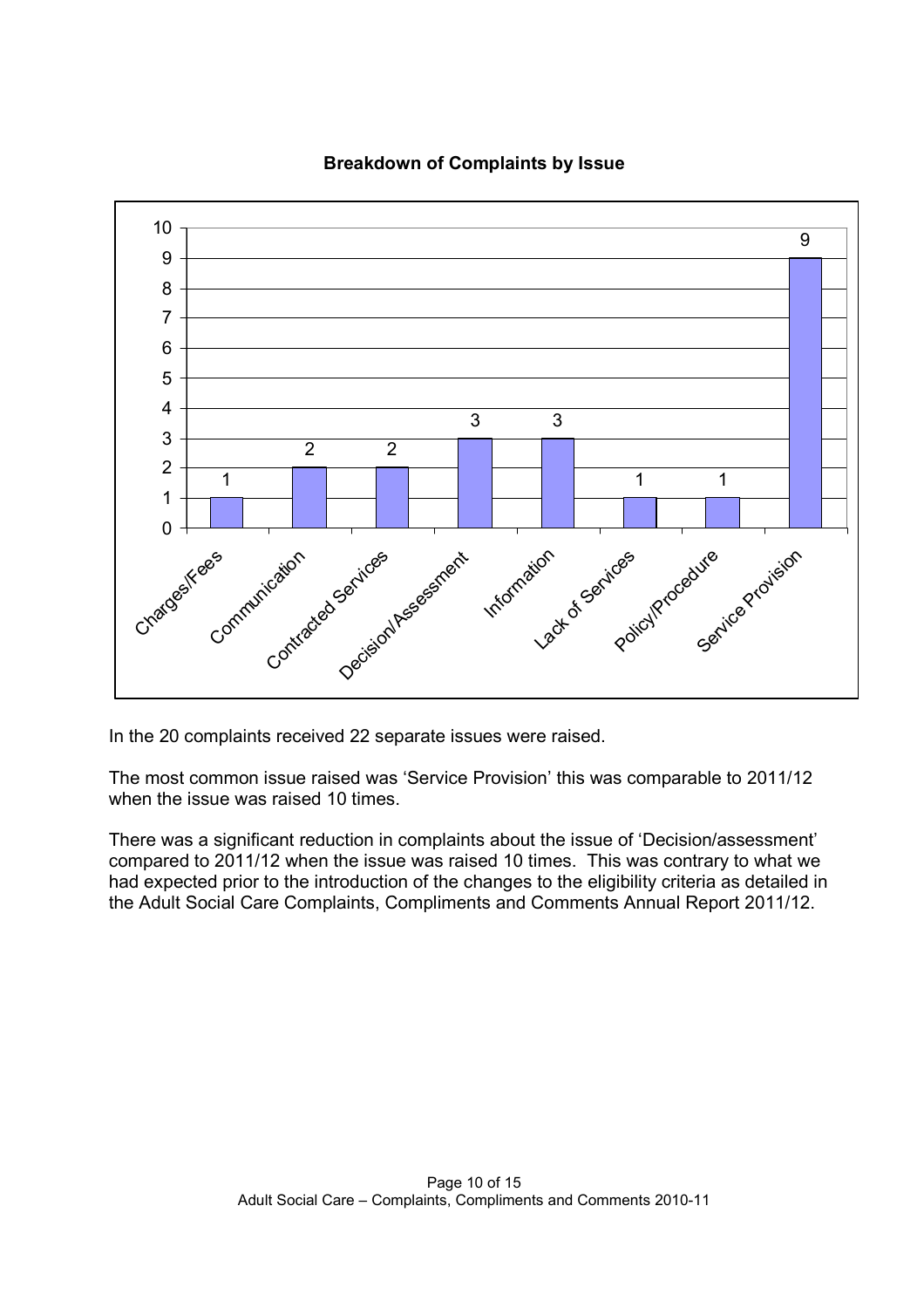#### Complaint Outcomes

complaint investigations were concluded during 2012/13. The outcomes of these are detailed in the chart below. 19 complaint investigations were concluded during 2012/13. The outcomes of these complaints are detailed in the chart below.

| <b>Service Area/Team</b>                                 | Not<br><b>Upheld</b> | Partially<br><b>Upheld</b> | <b>Upheld</b>  | Withdrawn      | <b>Total</b>   |
|----------------------------------------------------------|----------------------|----------------------------|----------------|----------------|----------------|
| <b>Adult Social Care</b>                                 |                      |                            |                |                |                |
| Assessment and Care Management                           |                      |                            |                |                |                |
| $65+$                                                    | 1                    | 1                          | 0              | 0              | $\overline{2}$ |
| Occupational Therapy                                     | $\overline{0}$       | $\mathbf{1}$               | $\overline{0}$ | 0              | $\mathbf{1}$   |
| <b>Children and Adults Learning Disability</b>           |                      |                            |                |                |                |
| Life Stages 26+                                          | 0                    | 0                          | 1              | 1              | $\overline{2}$ |
| <b>Contracted Services</b>                               | 0                    | $\overline{2}$             | 1              | 0              | 3              |
| Directed Support, Ongoing Care & CHC                     |                      |                            |                |                |                |
| Physical and Sensory Impairment                          | 1                    | $\mathbf 1$                | 0              | 0              | $\overline{2}$ |
| <b>Review Team</b>                                       | $\mathbf 0$          | 0                          | 1              | 0              | $\mathbf{1}$   |
| <b>Specialist Assessment Team</b>                        | 0                    | 1                          | 0              | 0              | $\mathbf{1}$   |
| <b>Learning Disabilities</b>                             |                      |                            |                |                |                |
| Commissioning Team 0-25                                  | 1                    | 0                          | 0              | 0              | 1              |
| Commissioning Team 26+                                   | 0                    | 0                          | 0              | 1              | $\mathbf{1}$   |
| <b>Mental Health</b>                                     | 0                    | 0                          | 0              | 0              | $\mathbf 0$    |
| Psychosis Team                                           | 0                    | 1                          | 0              | 0              | $\mathbf{1}$   |
| <b>Total for Adult Social Care</b>                       | 3                    | $\overline{7}$             | 3              | $\overline{2}$ | 15             |
| <b>Children Families &amp; Learning</b>                  |                      |                            |                |                |                |
| Review & Development Safeguarding                        |                      |                            |                |                |                |
| <b>Adult Safeguarding</b>                                | 0                    | 1                          | 0              | 0              | 1              |
| <b>Total for Children Families &amp; Learning</b>        | 0                    | 1                          | 0              | 0              | 1              |
| <b>Development &amp; Commissioning</b>                   |                      |                            |                |                |                |
| <b>Strategic Commissioning &amp; Health Partnerships</b> | 0                    | 0                          | $\mathbf 0$    | 0              | 0              |
| <b>Contracts &amp; Quality</b>                           | 0                    | 0                          | $\mathbf{1}$   | 0              | 1              |
| <b>Total for Development &amp; Commissioning</b>         | 0                    | 0                          | 1              | 0              | $\mathbf{1}$   |
| <b>Resources</b>                                         |                      |                            |                |                |                |
| Finance                                                  |                      |                            |                |                |                |
| <b>Financial Assessment Team</b>                         | 1                    | 0                          | 0              | 0              | 1              |
| Housing & Adults Care                                    | 0                    | 0                          | 1              | 0              | 1              |
| <b>Total for Resources</b>                               | 1                    | 0                          | 1              | 0              | $\overline{2}$ |
| <b>Total</b>                                             | 4                    | 8                          | 5              | $\overline{2}$ | 19             |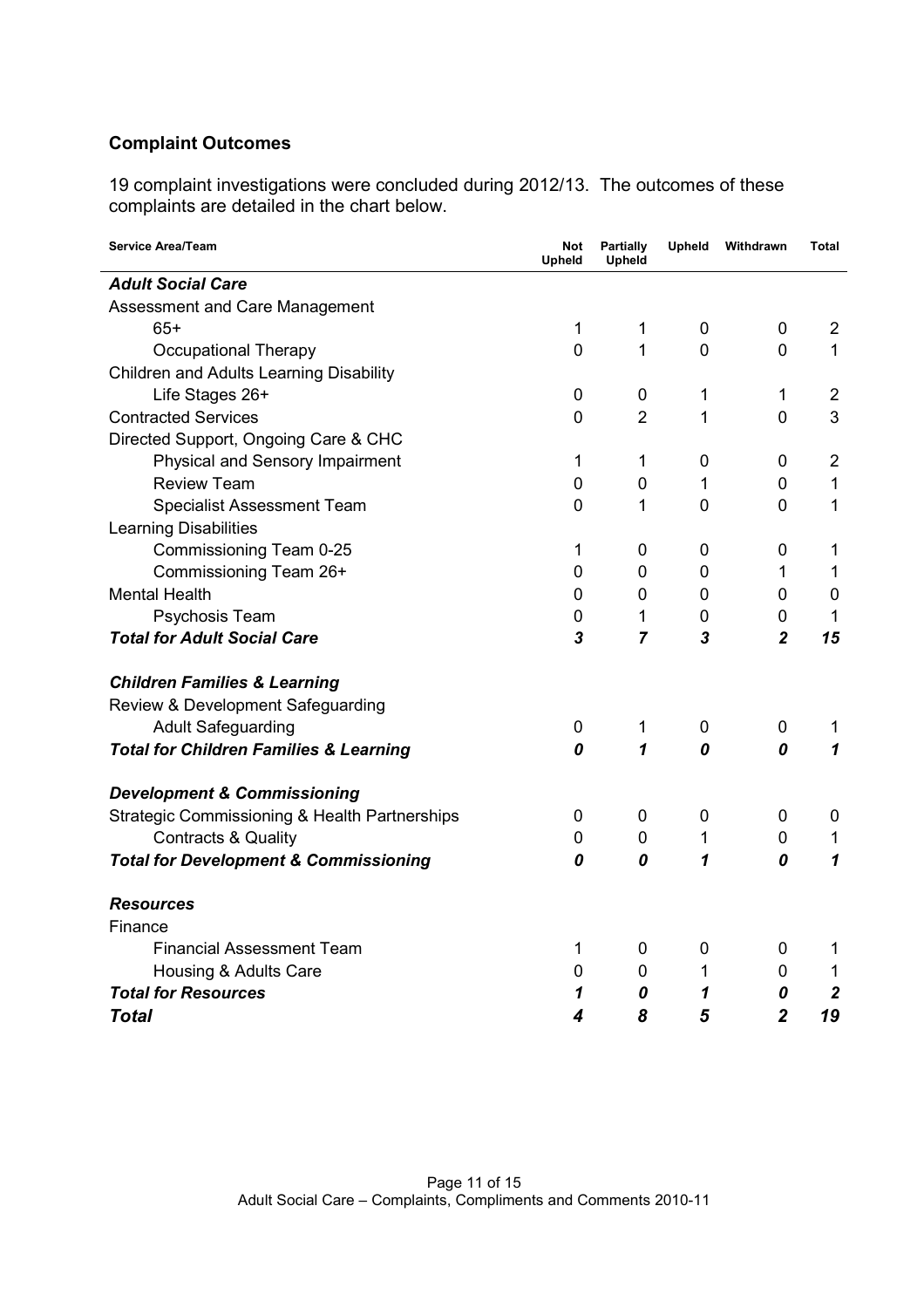#### Local Government Ombudsman Complaints Received 2012/13

 Four adult social care complaints were progressed to the LGO during 2012/13 following investigation under the Council's procedure. This was an increase from two in 2011/12.



#### Local Government Ombudsman Complaint Outcomes 2012/13

 Three of the four adult social care complaints that were progressed to the LGO during 2012/13 were also determined during 2012/13.

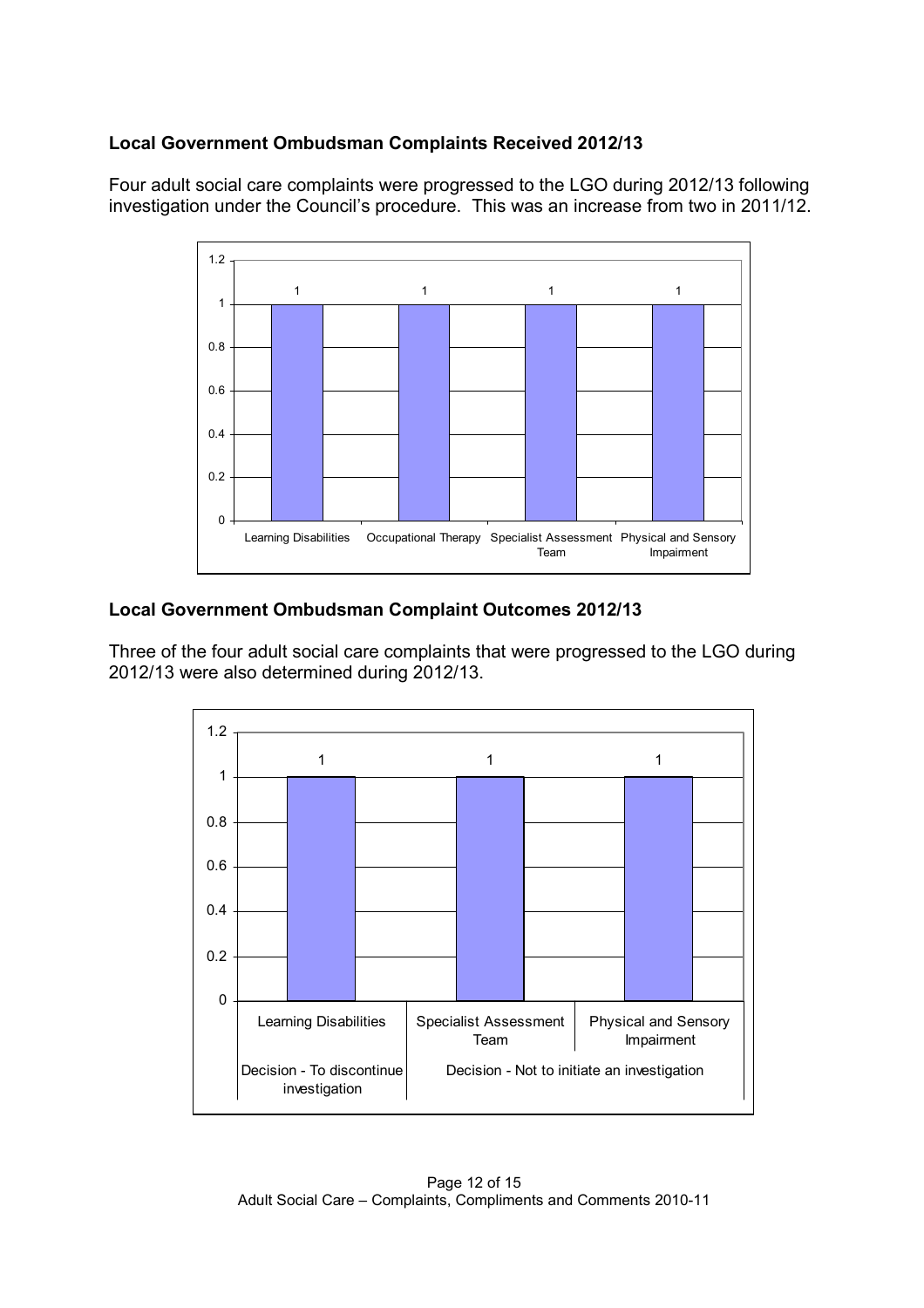Learning Disabilities – this complaint was from a parent who was dissatisfied with the action of the Council in assessing their daughter as not having the capacity to decide where she lived or whether or not she wanted contact with the parent. Whilst the complaint was ongoing the Council re-assessed the daughter and determined at that time she did have the capacity to decide whether she wanted to have contact with the parent. Her decision was that she did not wish to have contact at that time and as such the LGO concluded the parent was not a suitable representative to bring a complaint on their daughter's behalf. The LGO's decision was 'to discontinue investigation'.

 Specialist Assessment Team – this complaint was from an individual who was dissatisfied with the Council's decision to restrict their access to a friend who lived in a care home. The LGO concluded that the Council had followed No Secrets: guidance on implementing multi-agency policies and procedures to protect vulnerable adults from abuse (Department of Health, 2000); undertaken a thorough and comprehensive safeguarding investigation; adhered to the Principles of the Mental Capacity Act 2005 and taken reasonable and proportionate action. The LGO's decision was 'Not to initiate an investigation (formerly Ombudsman's discretion)'.

 Physical and Sensory Impairment – this complaint was from a gentleman whose wife has a physical disability and was in receipt of a Direct Payment from Darlington Borough Council. The gentleman's wife employed him as her Personal Assistant. The gentleman was dissatisfied with the Council's assessment of his wife's needs and the decision to reduce her care package. He also complained that the Council told him he could no longer be his wife's Personal Assistant. The Council investigated the complaint and agreed to ask an independent social worker from another borough to reassess his wife. The gentleman and his wife remained unhappy with the Council's response and asked the Ombudsman to consider their complaint.

 At the time the Council had not completed the independent assessment fully and was waiting for information from medical professionals. The Council had not reduced his wife's care package and the gentleman was still employed as her Personal Assistant. The LGO concluded that there was insufficient injustice at the time to initiate an investigation. The LGO's decision was 'Not to initiate an investigation'.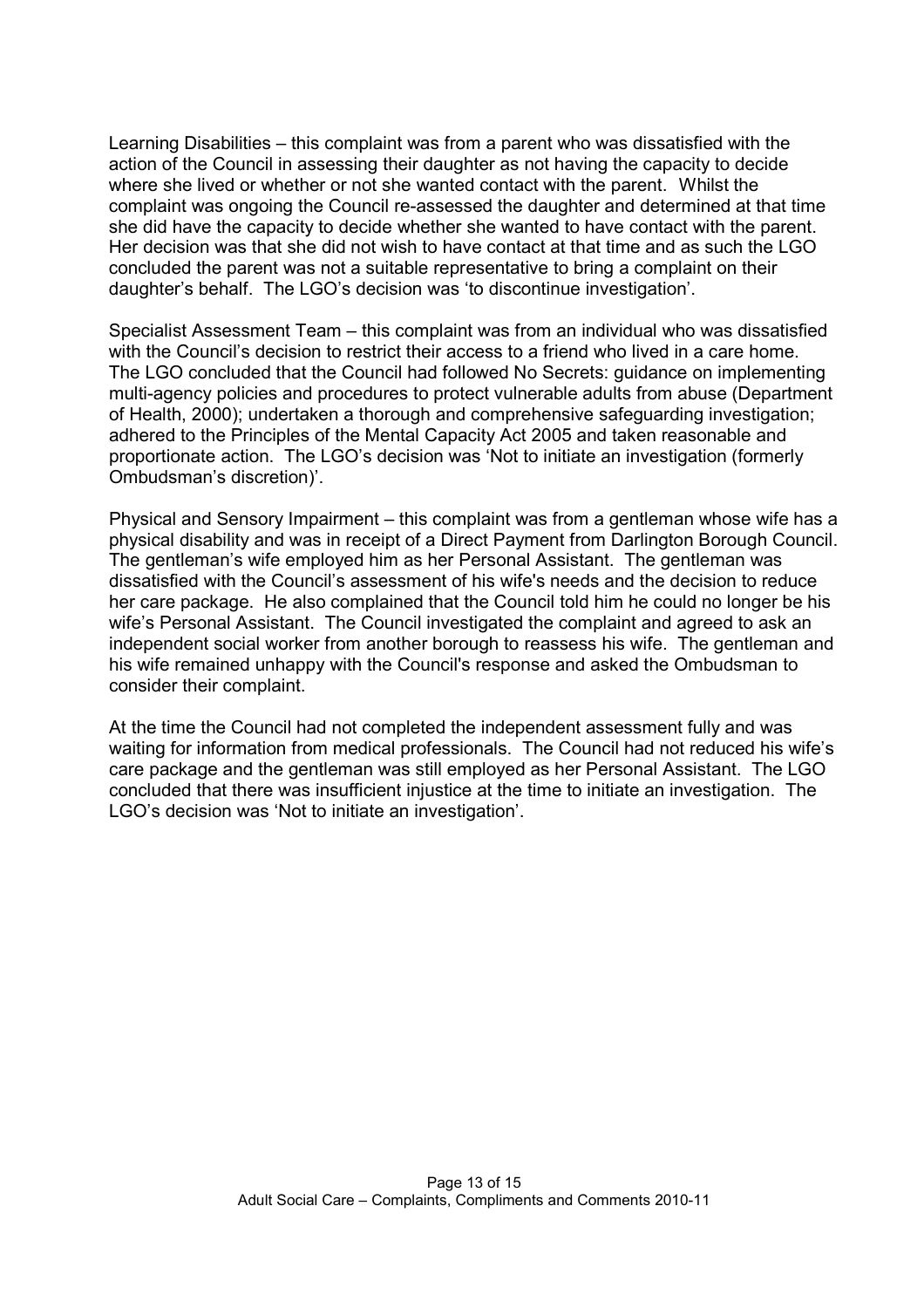# Organisational Learning

 All resolution and organisational learning actions identified as a result of complaints are assigned to a responsible manager and progress against those actions is monitored by the Complaints Manager. In addition to those actions taken to resolve individual complaints, several service improvements were made following complaint investigations during 2012/13. Some examples of these are detailed below.

- 1) Following one complaint about a care home it was agreed that:
	- i) the care home would up-date their Statement of Purpose in terms of the types of needs they can meet and whether or not they are equipped to take emergency admissions;
	- ii) the care home should have a clear emergency admissions policy and should only take service users whose needs they are confident they can meet;
	- iii)the care home should carry out appropriate assessments for each new person entering the home;
	- iv)staff training should match the needs of the service users they say they can meet;
	- v) discussions and handovers with other agencies need to be fully recorded; and
	- vi)the care home should develop a procedure for dealing with incidents of absconding.
- 2) Following a complaint for the Psychosis Team communication between members of the multi-disciplinary team and between the team and patients and their families was addressed. It was also recommended that a common understanding of what constitutes a delayed discharge should be agreed between health and social care.
- 3) Following a complaint about a Care Home:
	- i) senior staff were made aware of the "Transfer to Hospital Procedure" and how this is implemented;
	- ii) it was agreed that the person in charge would ensure that a member of staff familiar with the individual's needs would accompany them to hospital and that the transfer to hospital policy would be amended to reflect this;
	- iii)it was agreed that a transfer to hospital form would always be fully completed and that this would be copied and recorded in the individuals care records;
	- iv)senior care staff were made aware that support can be gained from the manager and deputy manager when individuals need to be transferred in an emergency;
	- v) it was agreed that any communication from the hospital should be recorded in detail, setting out who the caller is, from what department and the content of the conversation;
	- vi)it was agreed that regular meetings and supervision sessions would be arranged with housekeeper to discuss work practices; and
	- vii) that a regular audit would be undertaken and a cleaning schedule implemented to ensure the cleanliness is of an acceptable standard.